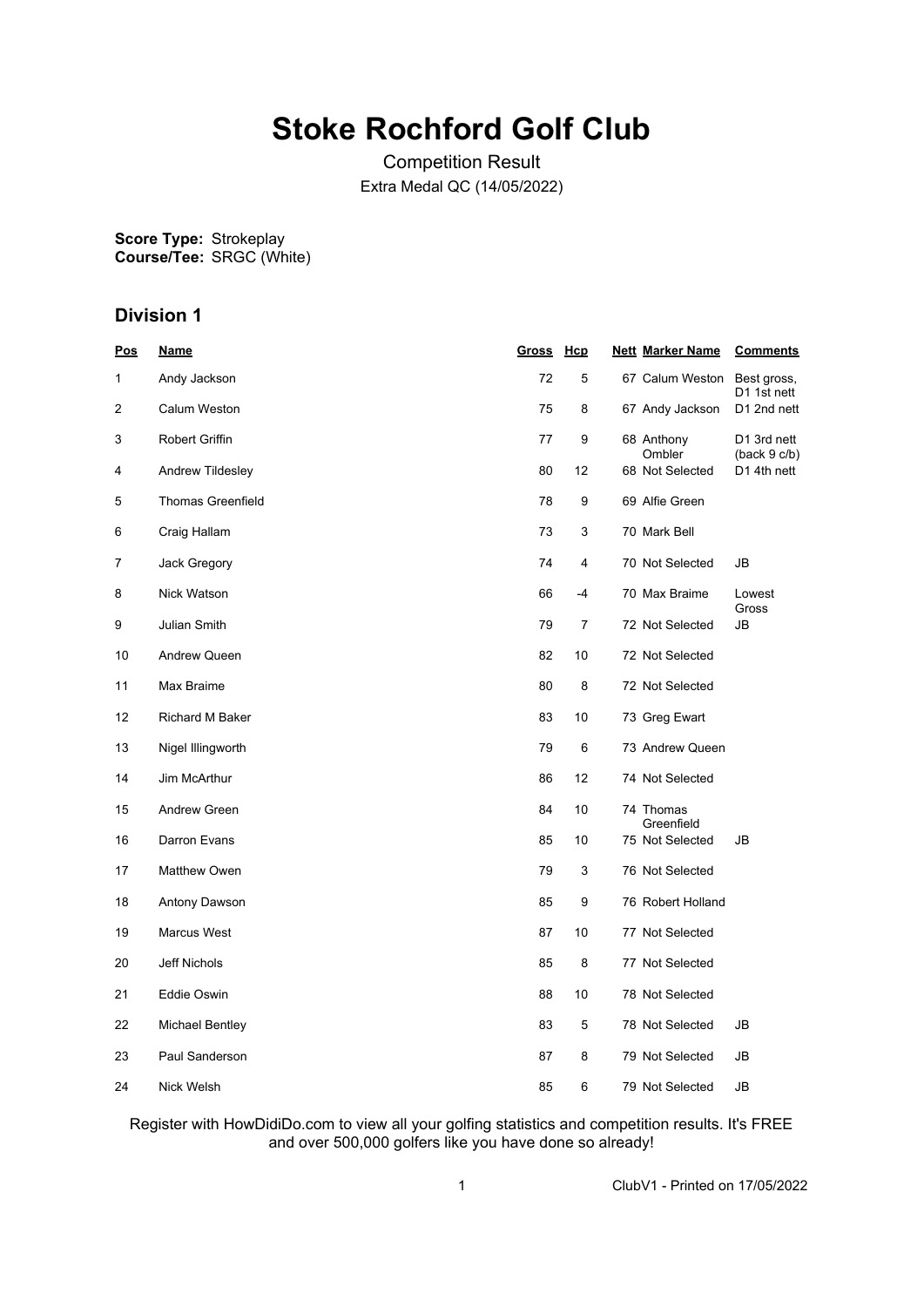**Score Type: Course/Tee:** Strokeplay SRGC (White)

#### **Division 1**

| Pos | Name                 | Gross Hcp |    | <b>Nett Marker Name</b> | <b>Comments</b> |
|-----|----------------------|-----------|----|-------------------------|-----------------|
| 25  | Neil Southwell       | 90        | 11 | 79 Don Werner           |                 |
| 26  | Simon Mulvey         | 89        | 9  | 80 David Bostock        |                 |
| 27  | Martin Harvey        | 90        | 7  | 83 Not Selected         |                 |
| 28  | <b>Steven Petrou</b> | 93        | 9  | 84 Darron Evans         |                 |
| 29  | <b>Brian Ayto</b>    | 100       | 11 | 89 Jeff Nichols         |                 |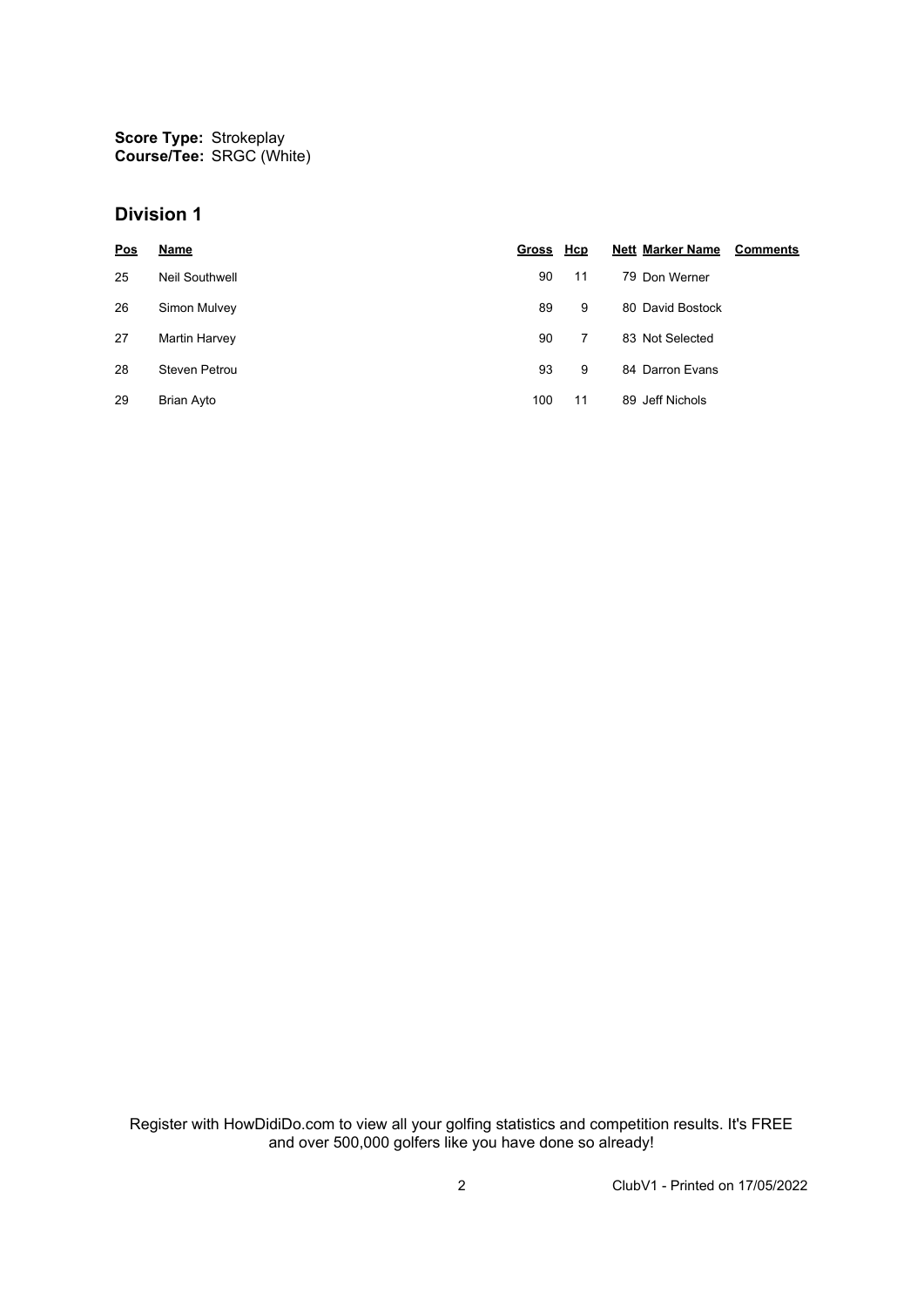## **Division 2**

| <u>Pos</u>     | <b>Name</b>            | <u>Gross</u> | <u>Hcp</u> | <b>Nett Marker Name</b>        | <b>Comments</b>                                        |
|----------------|------------------------|--------------|------------|--------------------------------|--------------------------------------------------------|
| 1              | Mark Lord              | 89           | 22         | 67 Not Selected                | Overall<br>winner (back<br>9 c/b) & D2<br>1st nett, JB |
| $\overline{c}$ | Greg Ewart             | 85           | 15         | 70 Not Selected                | Lowest<br>Gross D <sub>2</sub><br>2nd nett             |
| 3              | Simon Hudson           | 88           | 17         | 71 Mark Swatton                | D <sub>2</sub> 3rd nett                                |
| 4              | David Hamilton         | 100          | 28         | 72 Not Selected                | D <sub>2</sub> 4th nett                                |
| 5              | Keith Chittock         | 97           | 24         | 73 Not Selected                |                                                        |
| 6              | Adrian Redmond         | 100          | 27         | 73 David<br>Ramshaw            |                                                        |
| 7              | <b>Stefan Fretwell</b> | 91           | 18         | 73 Not Selected                |                                                        |
| 8              | David Hucknall         | 86           | 13         | 73 Paul<br>Simmonds            |                                                        |
| 9              | David Esswood          | 87           | 14         | 73 Not Selected                |                                                        |
| 10             | Peter John Smith       | 90           | 16         | 74 Not Selected                |                                                        |
| 11             | Anthony Meakin         | 92           | 18         | 74 Not Selected                | JB                                                     |
| 12             | Chris Cockerton        | 87           | 13         | 74 Simon Hudson                |                                                        |
| 13             | lan Thomas             | 88           | 13         | 75 Mick Abbott                 |                                                        |
| 14             | Don Werner             | 91           | 16         | 75 Arthur Jack<br>Wheeler      |                                                        |
| 15             | Andrew Wade            | 90           | 14         | 76 Jim McArthur                |                                                        |
| 16             | Stephen McEwan         | 89           | 13         | 76 David Hamilton              |                                                        |
| 17             | Simon Morley           | 97           | 21         | 76 Nick Begy                   |                                                        |
| 18             | Paul Winstanley        | 97           | 20         | 77 Not Selected                |                                                        |
| 19             | John Hitchman          | 96           | 19         | 77 Not Selected                |                                                        |
| 20             | David Hardingham       | 92           | 15         | 77 Peter Atkinson              |                                                        |
| 21             | <b>Steve Buckley</b>   | 92           | 15         | 77 Not Selected                |                                                        |
| 22             | Mark Bailey            | 97           | 20         | 77 Paul                        |                                                        |
| 23             | <b>Nigel Roberts</b>   | 90           | 13         | Winstanley<br>77 Eddie Oswin   |                                                        |
| 24             | Peter Atkinson         | 97           | 20         | 77 David                       |                                                        |
| 25             | Phil Hewes             | 99           | 21         | Hardingham<br>78 Clive Breedon |                                                        |
| 26             | Martin Billson         | 105          | 27         | 78 Not Selected                |                                                        |